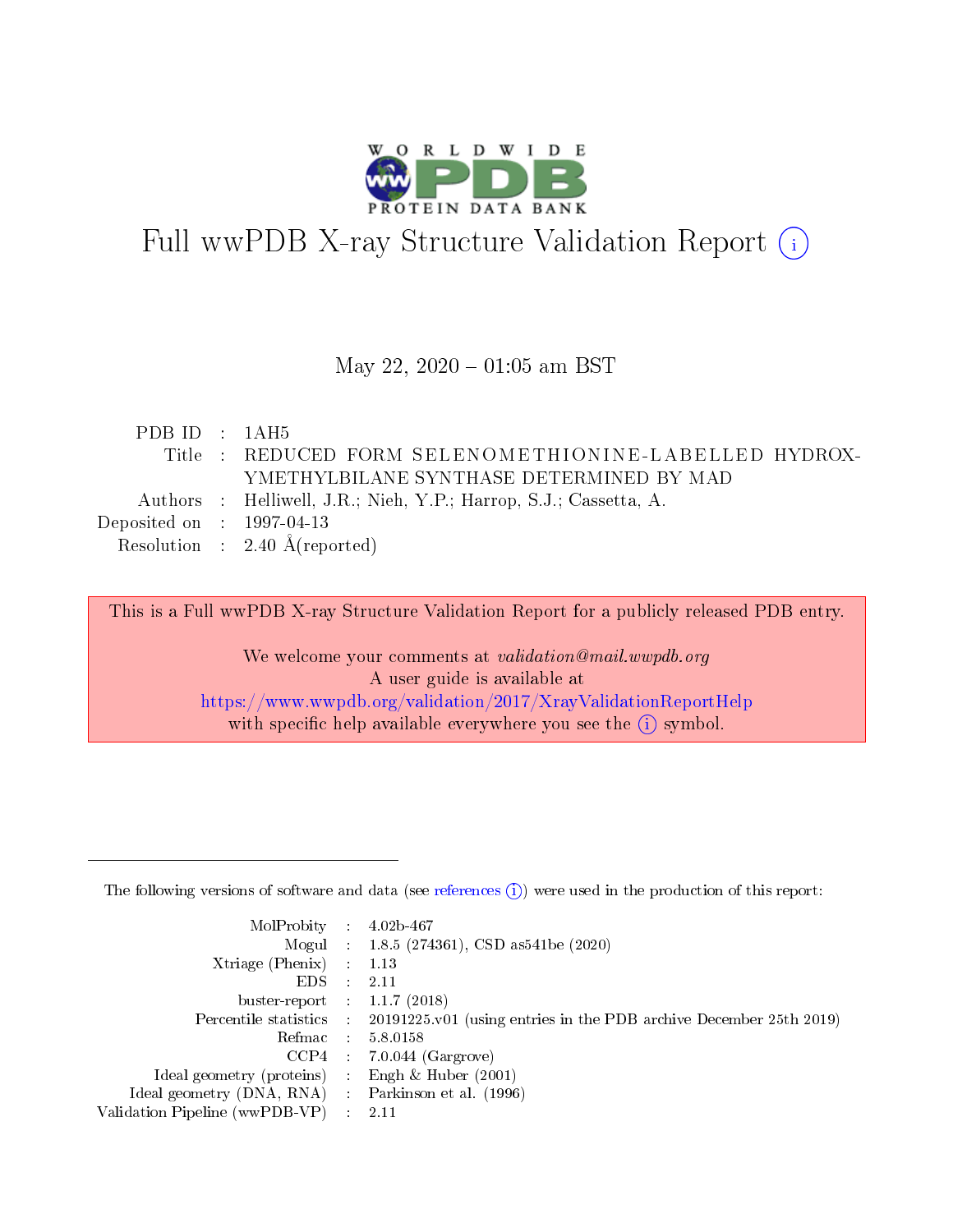# 1 [O](https://www.wwpdb.org/validation/2017/XrayValidationReportHelp#overall_quality)verall quality at a glance  $(i)$

The following experimental techniques were used to determine the structure: X-RAY DIFFRACTION

The reported resolution of this entry is 2.40 Å.

Percentile scores (ranging between 0-100) for global validation metrics of the entry are shown in the following graphic. The table shows the number of entries on which the scores are based.



| Metric                | Whole archive<br>$(\#\text{Entries})$ | Similar resolution<br>$(\#\text{Entries},\, \text{resolution}\; \text{range}(\textup{\AA}))$ |  |  |
|-----------------------|---------------------------------------|----------------------------------------------------------------------------------------------|--|--|
| $R_{free}$            | 130704                                | $3907(2.40-2.40)$                                                                            |  |  |
| Clashscore            | 141614                                | $4398(2.40-2.40)$                                                                            |  |  |
| Ramachandran outliers | 138981                                | $4318(2.40-2.40)$                                                                            |  |  |
| Sidechain outliers    | 138945                                | $4319(2.40-2.40)$                                                                            |  |  |
| RSRZ outliers         | 127900                                | $3811 (2.40 - 2.40)$                                                                         |  |  |

The table below summarises the geometric issues observed across the polymeric chains and their fit to the electron density. The red, orange, yellow and green segments on the lower bar indicate the fraction of residues that contain outliers for  $>=3, 2, 1$  and 0 types of geometric quality criteria respectively. A grey segment represents the fraction of residues that are not modelled. The numeric value for each fraction is indicated below the corresponding segment, with a dot representing fractions  $\epsilon=5\%$  The upper red bar (where present) indicates the fraction of residues that have poor fit to the electron density. The numeric value is given above the bar.

| Mol | $\cap$ hain | Length     | Quality of chain |     |  |
|-----|-------------|------------|------------------|-----|--|
|     |             |            | $2\%$            |     |  |
|     |             | 919<br>ບ⊥ບ | 79%              | 14% |  |

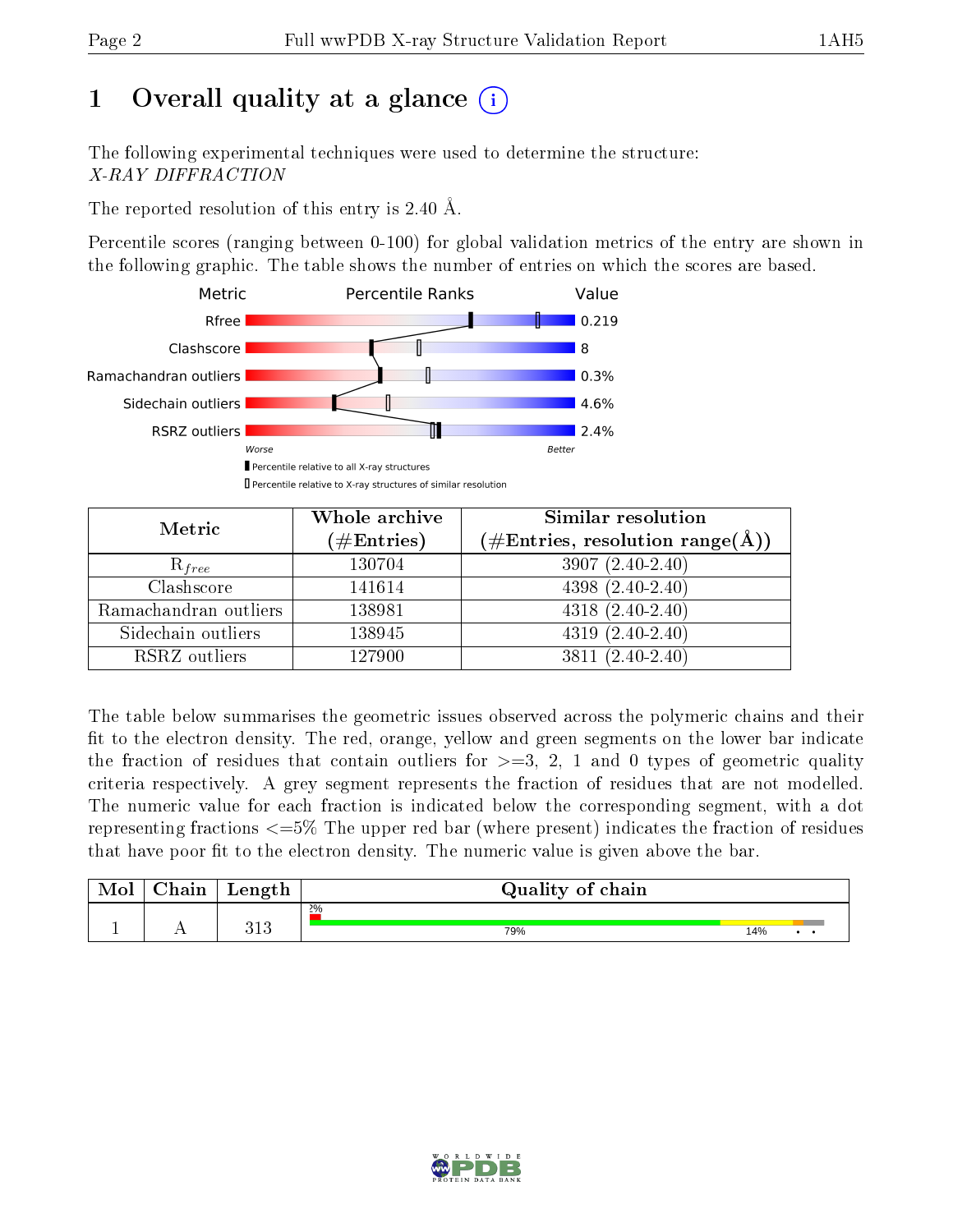# 2 Entry composition (i)

There are 3 unique types of molecules in this entry. The entry contains 2475 atoms, of which 0 are hydrogens and 0 are deuteriums.

In the tables below, the ZeroOcc column contains the number of atoms modelled with zero occupancy, the AltConf column contains the number of residues with at least one atom in alternate conformation and the Trace column contains the number of residues modelled with at most 2 atoms.

• Molecule 1 is a protein called HYDROXYMETHYLBILANE SYNTHASE.

| Mol | ${\rm Chain}$ | Residues | Atoms             |     |     |     |  | ZeroOcc | AltConf $\vert$ | $\mid$ Trace $\mid$ |  |
|-----|---------------|----------|-------------------|-----|-----|-----|--|---------|-----------------|---------------------|--|
|     |               | 299      | Total<br>$2268\,$ | 404 | 420 | 435 |  | Sе      |                 |                     |  |

There are 5 discrepancies between the modelled and reference sequences:

| Chain | Residue | Modelled   | Actual     | Comment                       | Reference  |
|-------|---------|------------|------------|-------------------------------|------------|
|       | 28      | MSE.       | <b>MET</b> | MODIFIED RESIDUE              | UNP P06983 |
|       |         | MSE.       | <b>MET</b> | MODIFIED RESIDUE   UNP P06983 |            |
|       | 82.     | <b>MSE</b> | <b>MET</b> | MODIFIED RESIDUE   UNP P06983 |            |
|       | -234    | <b>MSE</b> | <b>MET</b> | MODIFIED RESIDUE   UNP P06983 |            |
|       | 286.    | <b>MSE</b> | MET        | MODIFIED RESIDUE   UNP P06983 |            |

• Molecule 2 is  $3-[5-\{[3-(2-carboxyethyl)-4(carboxymethyl)-5-methyl-1H-pyrrol-2-y]|meth$ yl}-4-(carboxymethyl)-1H-pyrrol-3-yl]propanoic acid (three-letter code: DPM) (formula:  $C_{20}H_{24}N_2O_8$ .



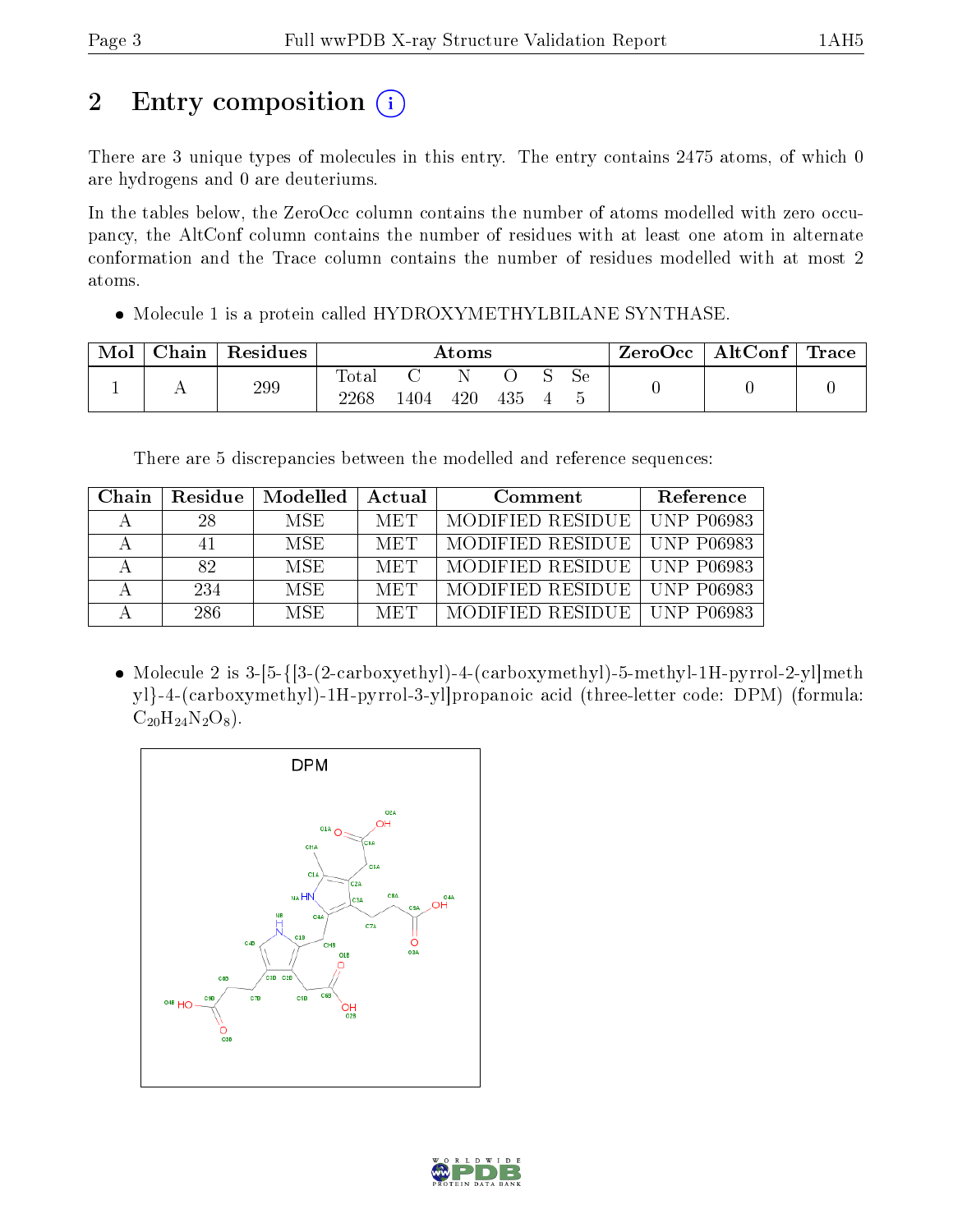|  | $\mid$ Mol $\mid$ Chain $\mid$ Residues | Atoms    |  |  | $\rm ZeroOcc \mid AltConf$ |  |
|--|-----------------------------------------|----------|--|--|----------------------------|--|
|  |                                         | 'Iotal C |  |  |                            |  |

 $\bullet\,$  Molecule 3 is water.

|  | Mol   Chain   Residues | Atoms                 | ZeroOcc   AltConf |  |
|--|------------------------|-----------------------|-------------------|--|
|  | 177                    | Total<br>177<br>- 177 |                   |  |

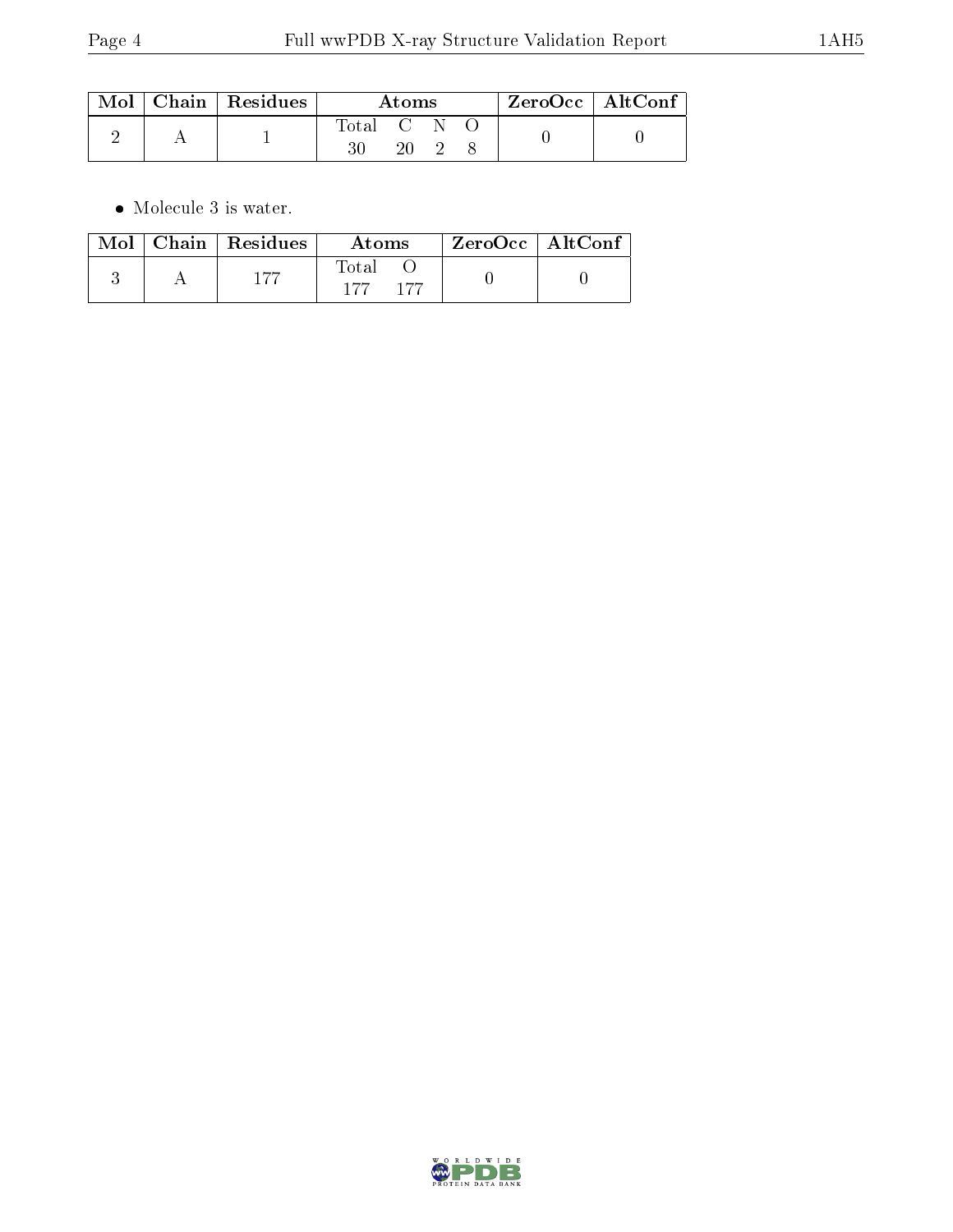## 3 Residue-property plots  $(i)$

These plots are drawn for all protein, RNA and DNA chains in the entry. The first graphic for a chain summarises the proportions of the various outlier classes displayed in the second graphic. The second graphic shows the sequence view annotated by issues in geometry and electron density. Residues are color-coded according to the number of geometric quality criteria for which they contain at least one outlier: green  $= 0$ , yellow  $= 1$ , orange  $= 2$  and red  $= 3$  or more. A red dot above a residue indicates a poor fit to the electron density (RSRZ  $> 2$ ). Stretches of 2 or more consecutive residues without any outlier are shown as a green connector. Residues present in the sample, but not in the model, are shown in grey.

• Molecule 1: HYDROXYMETHYLBILANE SYNTHASE



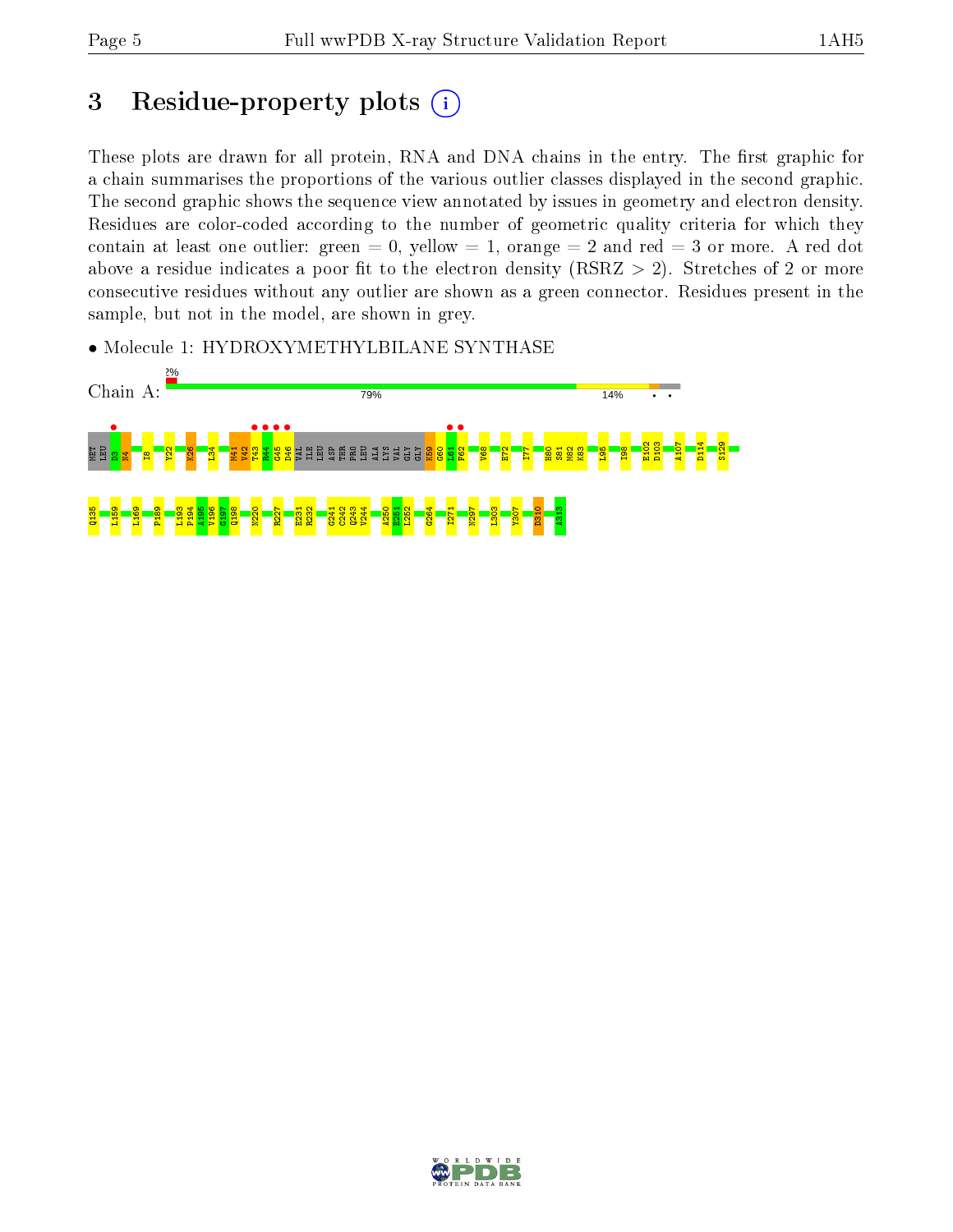## 4 Data and refinement statistics  $(i)$

| Property                                                         | Value                                            | Source     |
|------------------------------------------------------------------|--------------------------------------------------|------------|
| Space group                                                      | P 21 21 2                                        | Depositor  |
| Cell constants                                                   | $76.15\text{\AA}$<br>88.47Å<br>$50.79\text{\AA}$ | Depositor  |
| a, b, c, $\alpha$ , $\beta$ , $\gamma$                           | $90.00^\circ$<br>$90.00^\circ$<br>$90.00^\circ$  |            |
| Resolution $(A)$                                                 | $8.00 - 2.40$                                    | Depositor  |
|                                                                  | $8.00 = 2.40$                                    | <b>EDS</b> |
| % Data completeness                                              | $99.6(8.00-2.40)$                                | Depositor  |
| (in resolution range)                                            | $99.6$ $(8.00-2.40)$                             | <b>EDS</b> |
| $R_{merge}$                                                      | 0.05                                             | Depositor  |
| $\mathrm{R}_{sym}$                                               | (Not available)                                  | Depositor  |
| $\langle I/\sigma(I) \rangle^{-1}$                               | 8.29 (at $2.40\text{\AA}$ )                      | Xtriage    |
| Refinement program                                               | $X-PLOR$ 3.1                                     | Depositor  |
|                                                                  | $0.168$ ,<br>0.235                               | Depositor  |
| $R, R_{free}$                                                    | 0.155,<br>0.219                                  | DCC        |
| $R_{free}$ test set                                              | $1374$ reflections $(10.19\%)$                   | wwPDB-VP   |
| Wilson B-factor $(A^2)$                                          | 20.2                                             | Xtriage    |
| Anisotropy                                                       | 0.245                                            | Xtriage    |
| Bulk solvent $k_{sol}(\text{e}/\text{A}^3), B_{sol}(\text{A}^2)$ | $0.33$ , 78.9                                    | <b>EDS</b> |
| L-test for $\mathrm{twinning}^2$                                 | $< L >$ = 0.49, $< L^2 >$ = 0.33                 | Xtriage    |
| Estimated twinning fraction                                      | $\overline{\text{No}}$ twinning to report.       | Xtriage    |
| $F_o, F_c$ correlation                                           | 0.95                                             | <b>EDS</b> |
| Total number of atoms                                            | 2475                                             | wwPDB-VP   |
| Average B, all atoms $(A^2)$                                     | 19.0                                             | wwPDB-VP   |

Xtriage's analysis on translational NCS is as follows: The largest off-origin peak in the Patterson function is  $8.96\%$  of the height of the origin peak. No significant pseudotranslation is detected.

<sup>&</sup>lt;sup>2</sup>Theoretical values of  $\langle |L| \rangle$ ,  $\langle L^2 \rangle$  for acentric reflections are 0.5, 0.333 respectively for untwinned datasets, and 0.375, 0.2 for perfectly twinned datasets.



<span id="page-5-1"></span><span id="page-5-0"></span><sup>1</sup> Intensities estimated from amplitudes.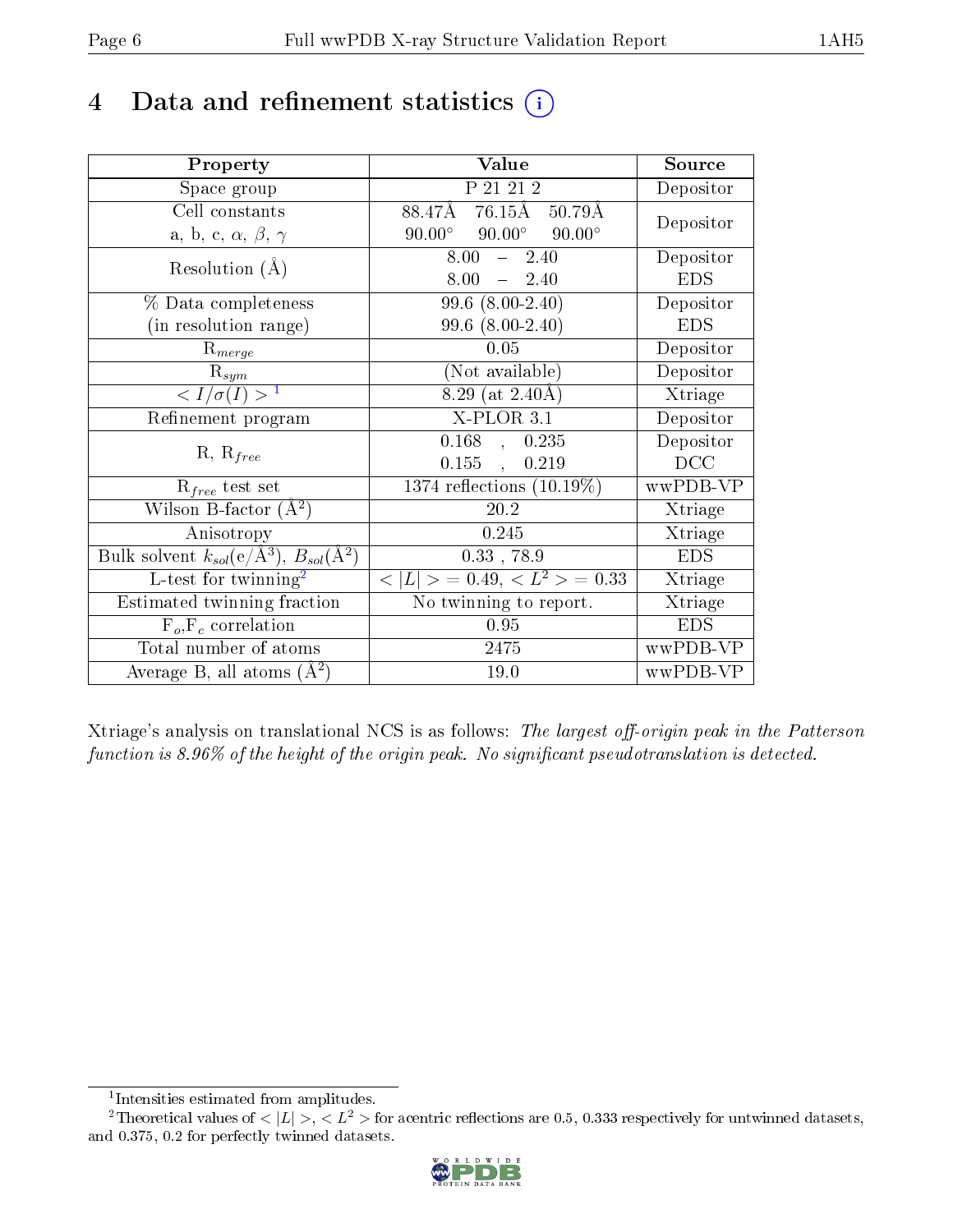# 5 Model quality  $(i)$

## 5.1 Standard geometry (i)

Bond lengths and bond angles in the following residue types are not validated in this section: DPM

The Z score for a bond length (or angle) is the number of standard deviations the observed value is removed from the expected value. A bond length (or angle) with  $|Z| > 5$  is considered an outlier worth inspection. RMSZ is the root-mean-square of all Z scores of the bond lengths (or angles).

| $Mol$ Chain |      | Bond lengths                    | Bond angles |        |  |
|-------------|------|---------------------------------|-------------|--------|--|
|             |      | RMSZ $ #Z  > 5$ RMSZ $ #Z  > 5$ |             |        |  |
|             | 0.42 | 0/2292                          | 0.71        | 0/3095 |  |

There are no bond length outliers.

There are no bond angle outliers.

There are no chirality outliers.

There are no planarity outliers.

#### 5.2 Too-close contacts  $(i)$

In the following table, the Non-H and H(model) columns list the number of non-hydrogen atoms and hydrogen atoms in the chain respectively. The H(added) column lists the number of hydrogen atoms added and optimized by MolProbity. The Clashes column lists the number of clashes within the asymmetric unit, whereas Symm-Clashes lists symmetry related clashes.

| Mol |      |      | Chain   Non-H   H(model)   H(added)   Clashes   Symm-Clashes |
|-----|------|------|--------------------------------------------------------------|
|     | 2268 | 2293 |                                                              |
|     |      |      |                                                              |
|     |      |      |                                                              |
|     | 2475 |      |                                                              |

The all-atom clashscore is defined as the number of clashes found per 1000 atoms (including hydrogen atoms). The all-atom clashscore for this structure is 8.

All (35) close contacts within the same asymmetric unit are listed below, sorted by their clash magnitude.

| Atom-1                      | Atom-2                                    | Interatomic<br>distance $(A)$ | <b>Clash</b><br>overlap (A) |
|-----------------------------|-------------------------------------------|-------------------------------|-----------------------------|
| $1:$ A $:$ 135: $GLN$ :HE22 | $1:$ A $:$ $193:$ L E U $\cdot$ H $\cdot$ | -39                           | 1.68                        |

Continued on next page...

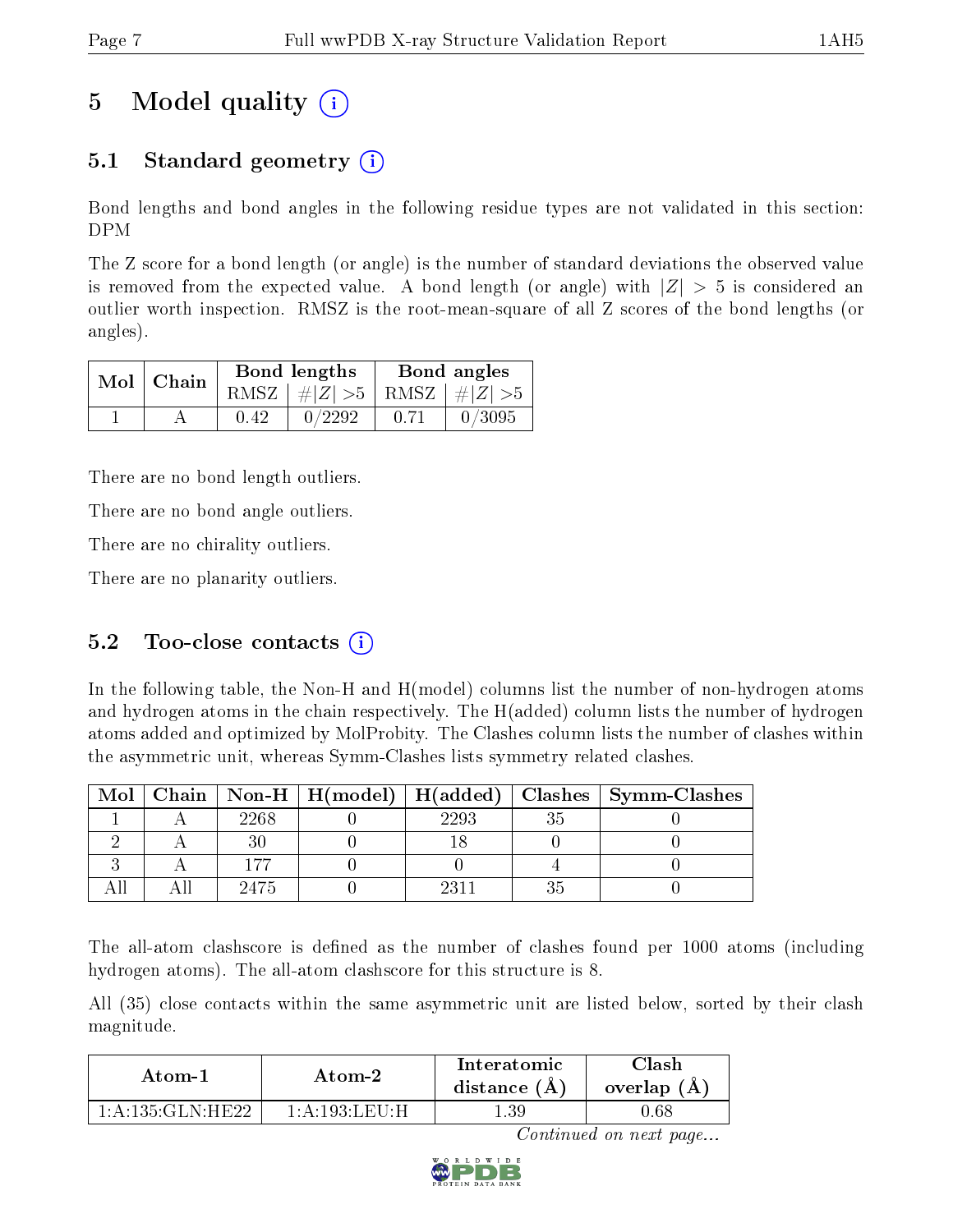| Continued from previous page |                    | Interatomic    | Clash         |
|------------------------------|--------------------|----------------|---------------|
| Atom-1                       | Atom-2             | distance $(A)$ | overlap $(A)$ |
| 1: A: 43: THR: OG1           | 1: A:62:PHE:HA     | 1.98           | 0.64          |
| 1:A:196:VAL:HG23             | 1:A:231:GLU:HB3    | 1.81           | 0.63          |
| 1:A:80:HIS:HD2               | 3:A:384:HOH:O      | 1.83           | 0.60          |
| 1:A:227:ARG:HD2              | 1:A:250:ALA:O      | 2.02           | 0.60          |
| 1:A:4:ASN:O                  | 1:A:34:LEU:HD12    | 2.03           | 0.59          |
| 1:A:129:SER:HA               | 1:A:243:GLN:HE22   | 1.69           | 0.58          |
| 1: A:98: ILE:H               | 1:A:220:ASN:HD22   | 1.54           | $0.56\,$      |
| 1: A:68: VAL:O               | 1:A:72:GLU:HG2     | 2.06           | $0.56\,$      |
| 1: A:82:MSE:CE               | 1:A:232:ARG:HD2    | 2.37           | 0.55          |
| 1: A:8: ILE: HG12            | 1:A:77:ILE:HD11    | 1.90           | $0.52\,$      |
| 1: A: 189: PRO: HD2          | 3:A:362:HOH:O      | 2.10           | 0.52          |
| 1: A:82: MSE: HE1            | 1:A:232:ARG:HD2    | 1.91           | 0.51          |
| 1:A:59:LYS:HG3               | 1: A:60: GLY: H    | 1.74           | 0.51          |
| 1:A:22:TYR:O                 | 1: A:26: LYS:HG2   | 2.12           | 0.50          |
| 1: A:241: GLY:O              | 1:A:244:VAL:HG22   | 2.12           | 0.50          |
| 1: A: 102: GLU: HG3          | 1: A: 103: ASP: N  | 2.28           | 0.48          |
| 1:A:244:VAL:HG11             | 1: A:307:TYR:HE1   | 1.78           | 0.48          |
| 1: A:307:TYR:HB2             | 1: A:310: ASP:O    | 2.14           | 0.48          |
| 1: A:98: ILE:H               | 1:A:220:ASN:ND2    | 2.13           | 0.46          |
| 1: A: 43: THR: CG2           | 1:A:62:PHE:HA      | 2.47           | 0.45          |
| 1: A:81: SER:HB3             | 3: A:373:HOH:O     | 2.17           | 0.44          |
| 1: A:41: MSE:O               | 1:A:42:VAL:HB      | 2.18           | 0.44          |
| 1: A: 43: THR: HG23          | 1: A:45: GLY:H     | 1.83           | 0.44          |
| 1:A:41:MSE:HB3               | 1:A:42:VAL:H       | 1.46           | 0.44          |
| 1: A:83: LYS: NZ             | 1:A:198:GLN:HE21   | 2.16           | 0.44          |
| 1:A:43:THR:HG23              | 1: A:45: GLY:N     | 2.33           | 0.43          |
| 1:A:107:ALA:N                | 1: A: 169: LEU: O  | 2.49           | 0.43          |
| 1:A:232:ARG:NH1              | 3:A:414:HOH:O      | 2.50           | 0.43          |
| 1:A:303:LEU:HD23             | 1:A:303:LEU:HA     | 1.81           | 0.43          |
| 1:A:196:VAL:HG23             | 1:A:231:GLU:CB     | 2.49           | 0.43          |
| 1:A:264:GLY:HA3              | 1:A:271:ILE:HD13   | 2.01           | 0.43          |
| 1:A:193:LEU:HA               | 1:A:194:PRO:HD3    | 1.88           | 0.42          |
| 1:A:129:SER:HA               | $1:$ A:243:GLN:NE2 | 2.35           | 0.41          |
| 1: A: 43: THR: O             | 1:A:46:ASP:HB2     | 2.21           | 0.40          |

Continued from previous page.

There are no symmetry-related clashes.

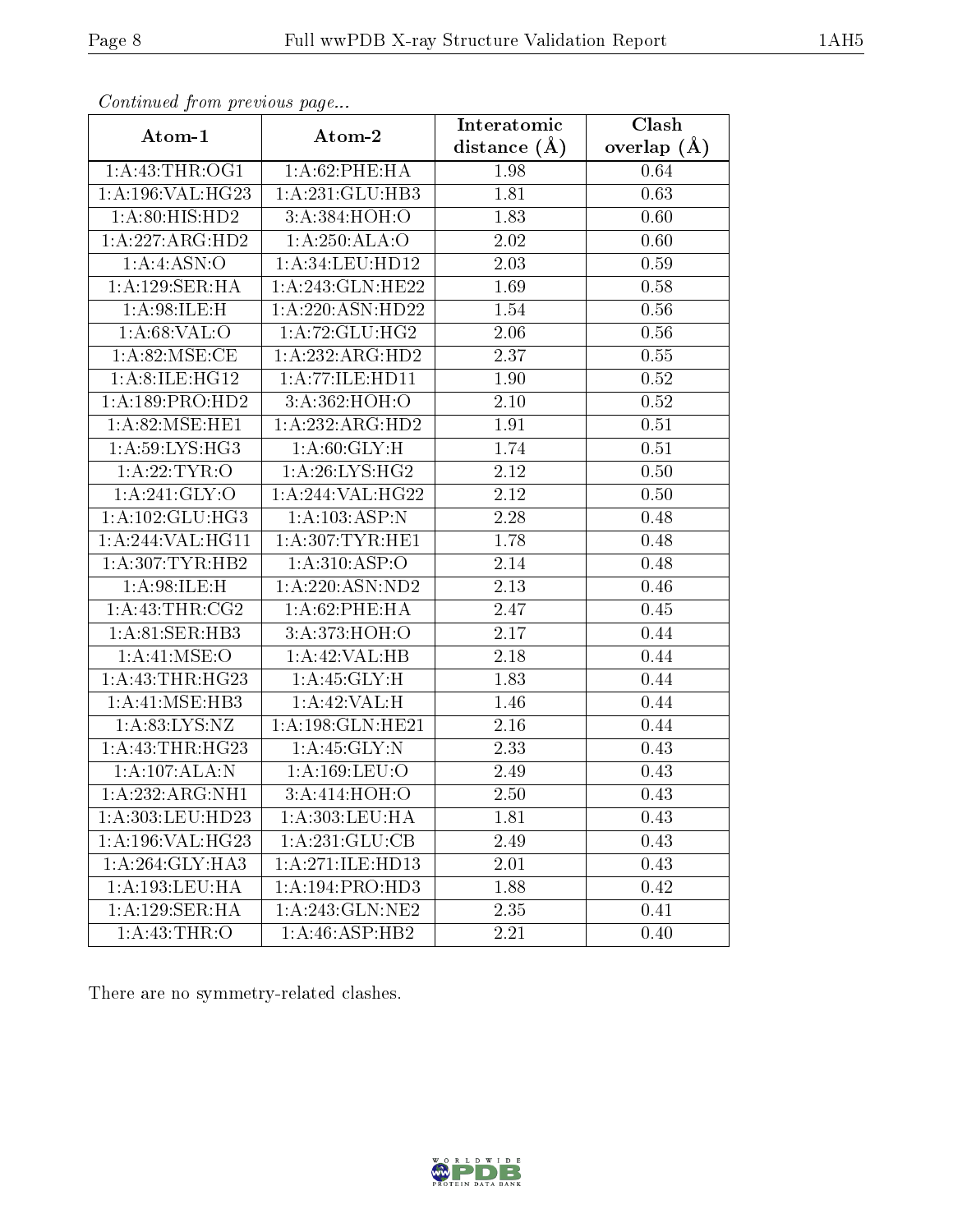### 5.3 Torsion angles (i)

#### 5.3.1 Protein backbone  $(i)$

In the following table, the Percentiles column shows the percent Ramachandran outliers of the chain as a percentile score with respect to all X-ray entries followed by that with respect to entries of similar resolution.

The Analysed column shows the number of residues for which the backbone conformation was analysed, and the total number of residues.

| $\mid$ Mol $\mid$ Chain $\mid$ | Analysed                                      | Favoured   Allowed   Outliers   Percentiles |  |          |                     |  |
|--------------------------------|-----------------------------------------------|---------------------------------------------|--|----------|---------------------|--|
|                                | $295/313$ $(94\%)$   285 $(97\%)$   9 $(3\%)$ |                                             |  | $1(0\%)$ | $\vert 41 \vert 55$ |  |

All (1) Ramachandran outliers are listed below:

| Mol | Chain | $\parallel$ Res | ype<br>L. |
|-----|-------|-----------------|-----------|
|     |       |                 |           |

#### 5.3.2 Protein sidechains  $\hat{I}$

In the following table, the Percentiles column shows the percent sidechain outliers of the chain as a percentile score with respect to all X-ray entries followed by that with respect to entries of similar resolution.

The Analysed column shows the number of residues for which the sidechain conformation was analysed, and the total number of residues.

| Mol   Chain | Analysed                                      |  | Rotameric   Outliers   Percentiles |  |
|-------------|-----------------------------------------------|--|------------------------------------|--|
|             | $238/246$ (97\%)   227 (95\%)   11 (5\%)   27 |  | 43                                 |  |

All (11) residues with a non-rotameric sidechain are listed below:

| Mol | Chain | Res | Type       |
|-----|-------|-----|------------|
| 1   | А     | 4   | <b>ASN</b> |
| 1   | А     | 26  | <b>LYS</b> |
| 1   | A     | 41  | MSE        |
| 1   | А     | 59  | <b>LYS</b> |
| 1   | A     | 95  | LEU        |
| 1   | A     | 114 | <b>ASP</b> |
| 1   | A     | 159 | LEU        |
| 1   | A     | 242 | <b>CYS</b> |
| 1   | А     | 252 | LEU        |
|     |       | 297 | <b>ASN</b> |

Continued on next page...

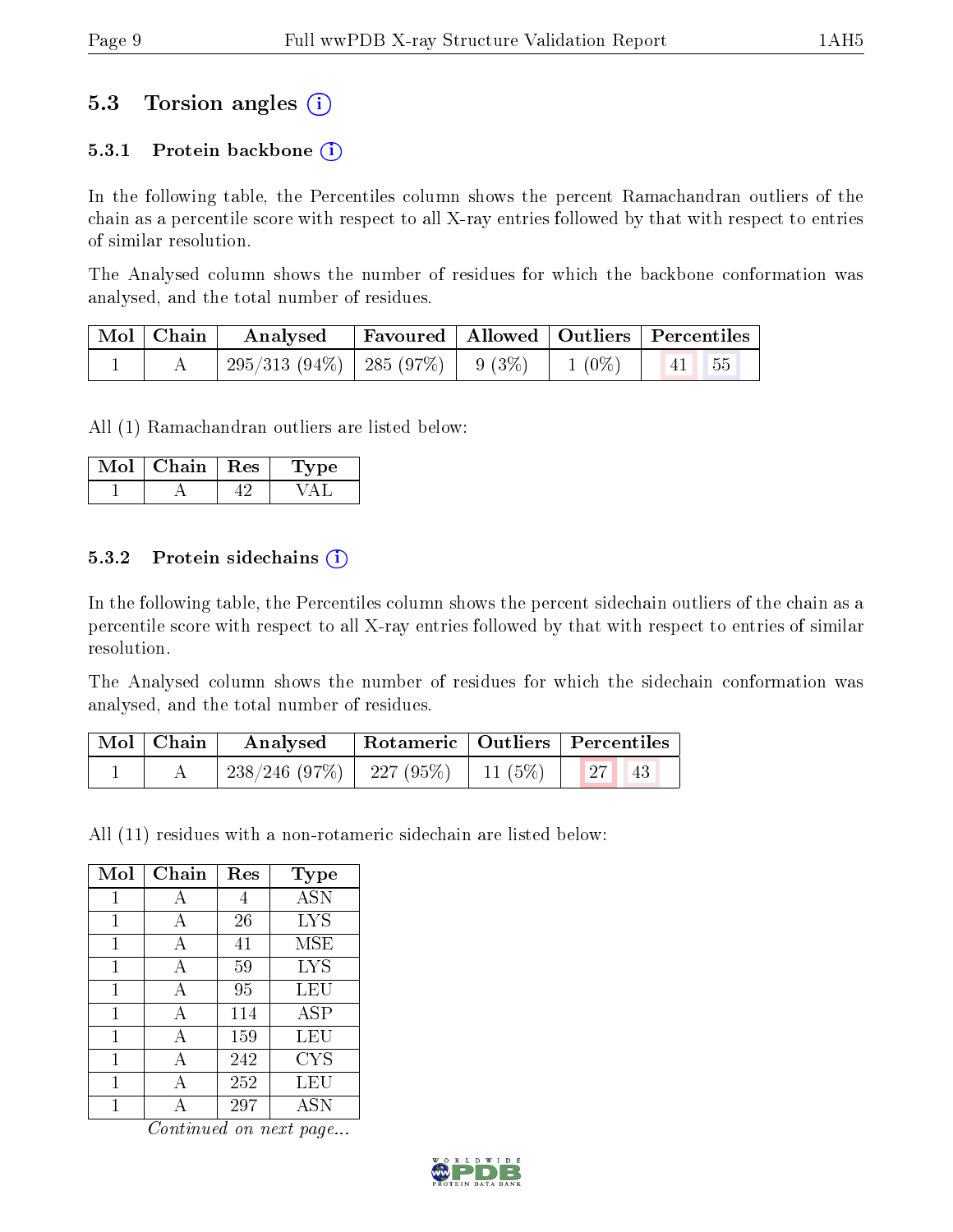Continued from previous page...

| Mol | $\vert$ Chain $\vert$ Res | 'Type |
|-----|---------------------------|-------|
|     |                           |       |

Some sidechains can be flipped to improve hydrogen bonding and reduce clashes. All (6) such sidechains are listed below:

| Mol | Chain | Res | Type       |
|-----|-------|-----|------------|
|     |       | 80  | <b>HIS</b> |
|     |       | 112 | <b>ASN</b> |
|     |       | 133 | <b>GLN</b> |
|     |       | 135 | <b>GLN</b> |
|     |       | 198 | <b>GLN</b> |
|     |       | 220 | <b>ASN</b> |

#### 5.3.3 RNA  $(i)$

There are no RNA molecules in this entry.

#### 5.4 Non-standard residues in protein, DNA, RNA chains (i)

There are no non-standard protein/DNA/RNA residues in this entry.

#### 5.5 Carbohydrates (i)

There are no carbohydrates in this entry.

### 5.6 Ligand geometry  $(i)$

1 ligand is modelled in this entry.

In the following table, the Counts columns list the number of bonds (or angles) for which Mogul statistics could be retrieved, the number of bonds (or angles) that are observed in the model and the number of bonds (or angles) that are dened in the Chemical Component Dictionary. The Link column lists molecule types, if any, to which the group is linked. The Z score for a bond length (or angle) is the number of standard deviations the observed value is removed from the expected value. A bond length (or angle) with  $|Z| > 2$  is considered an outlier worth inspection. RMSZ is the root-mean-square of all Z scores of the bond lengths (or angles).

|            | $\mid$ Mol $\mid$ Type $\mid$ Chain $\mid$ Res $\mid$ Link |  |          | Bond lengths |                              | Bond angles |                                              |
|------------|------------------------------------------------------------|--|----------|--------------|------------------------------|-------------|----------------------------------------------|
|            |                                                            |  | Counts   |              | RMSZ   $\# Z  > 2$           |             | $\perp$ Counts $\mid$ RMSZ $\mid \#  Z  > 2$ |
| <b>DPM</b> |                                                            |  | 16.31.31 | 1.16         | $\boxed{2(12\%)}$   16,43,43 |             | $2(12\%)$                                    |

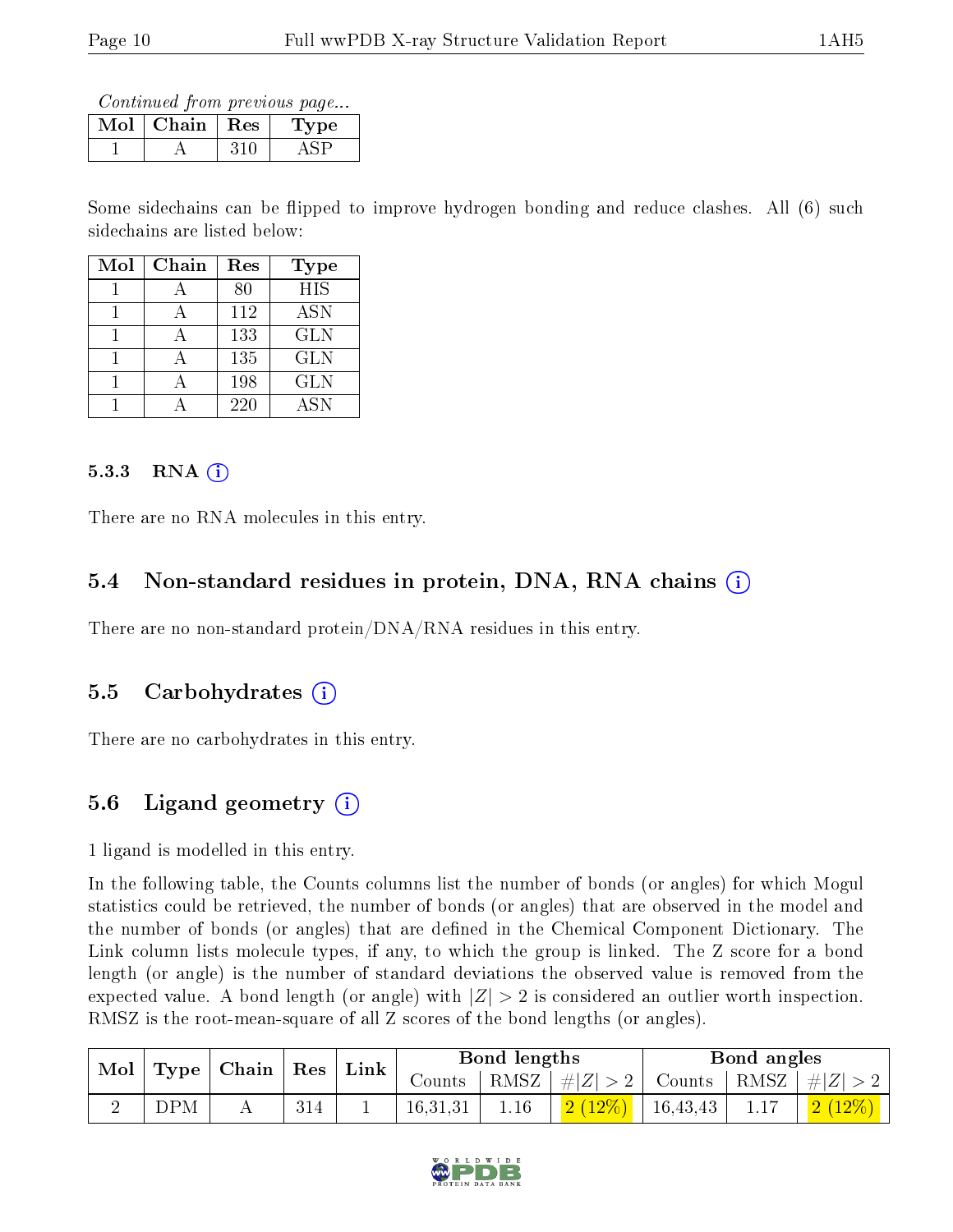In the following table, the Chirals column lists the number of chiral outliers, the number of chiral centers analysed, the number of these observed in the model and the number defined in the Chemical Component Dictionary. Similar counts are reported in the Torsion and Rings columns. '-' means no outliers of that kind were identified.

|            |      | Mol   Type   Chain   Res   Link   Chirals | <b>Torsions</b>          | Rings |
|------------|------|-------------------------------------------|--------------------------|-------|
| <b>DPM</b> | -314 | $\sim$                                    | $0/12/22/22$   $0/2/2/2$ |       |

All (2) bond length outliers are listed below:

| $\rm{Mol}$ | $\vert$ Chain $\vert$ Res $\vert$ Type |     | Atoms                                            | $\Box$ Observed( $\AA$ )   Ideal( $\AA$ ) |     |
|------------|----------------------------------------|-----|--------------------------------------------------|-------------------------------------------|-----|
|            |                                        | 314 | $\vert$ DPM $\vert$ CHA-C1A $\vert$ -2.18        | .46                                       | .50 |
|            |                                        |     | $DPM$   C <sub>3</sub> B-C <sub>2</sub> B   2.15 |                                           | .40 |

All (2) bond angle outliers are listed below:

| Mol | Chain | $\operatorname{Res}$ | Type | Atoms         |         | Observed $(^\circ)$ | $\text{Ideal}({}^o)$ |
|-----|-------|----------------------|------|---------------|---------|---------------------|----------------------|
|     |       | 314                  | DP M | $C5B-C2B-C1B$ | $-2.65$ | 124.08              | 126.41               |
|     |       | 314                  | DP M | C7A-C3A-C4A   | $-2.41$ | 125.60              |                      |

There are no chirality outliers.

There are no torsion outliers.

There are no ring outliers.

No monomer is involved in short contacts.

The following is a two-dimensional graphical depiction of Mogul quality analysis of bond lengths, bond angles, torsion angles, and ring geometry for all instances of the Ligand of Interest. In addition, ligands with molecular weight > 250 and outliers as shown on the validation Tables will also be included. For torsion angles, if less then 5% of the Mogul distribution of torsion angles is within 10 degrees of the torsion angle in question, then that torsion angle is considered an outlier. Any bond that is central to one or more torsion angles identified as an outlier by Mogul will be highlighted in the graph. For rings, the root-mean-square deviation (RMSD) between the ring in question and similar rings identified by Mogul is calculated over all ring torsion angles. If the average RMSD is greater than 60 degrees and the minimal RMSD between the ring in question and any Mogul-identified rings is also greater than 60 degrees, then that ring is considered an outlier. The outliers are highlighted in purple. The color gray indicates Mogul did not find sufficient equivalents in the CSD to analyse the geometry.

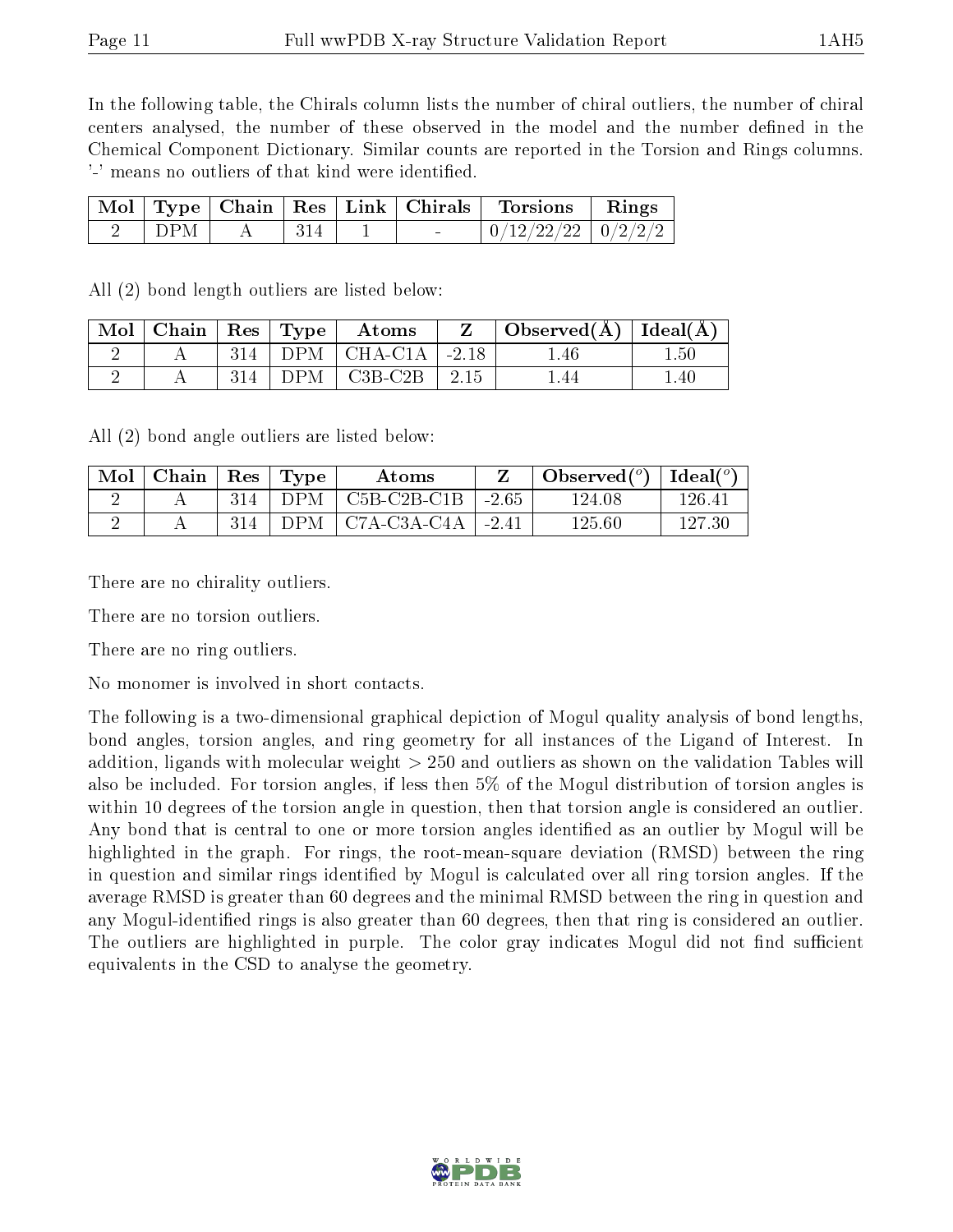

### 5.7 [O](https://www.wwpdb.org/validation/2017/XrayValidationReportHelp#nonstandard_residues_and_ligands)ther polymers (i)

There are no such residues in this entry.

### 5.8 Polymer linkage issues (i)

There are no chain breaks in this entry.

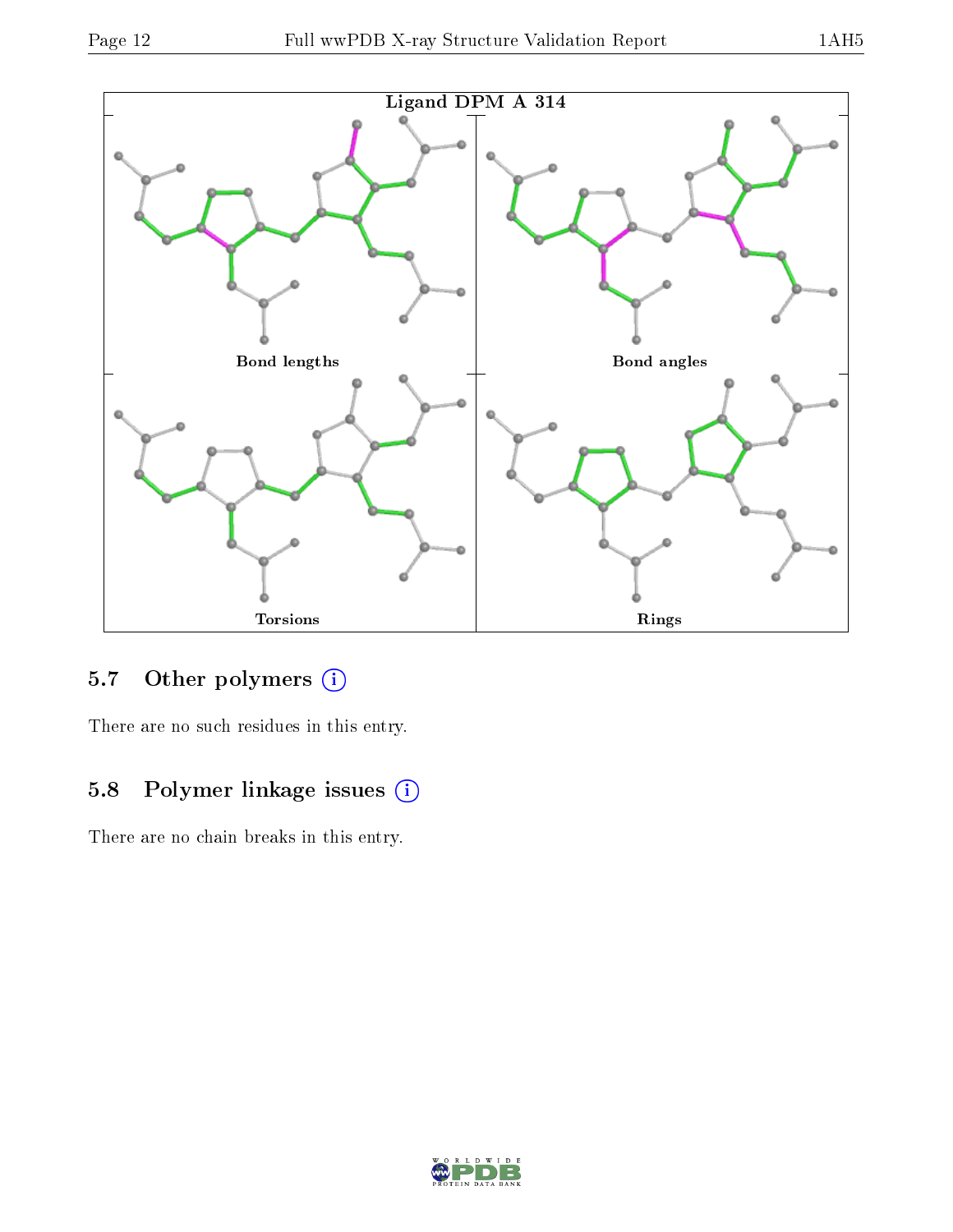## 6 Fit of model and data  $\left( \cdot \right)$

## 6.1 Protein, DNA and RNA chains (i)

In the following table, the column labelled  $#RSRZ>2'$  contains the number (and percentage) of RSRZ outliers, followed by percent RSRZ outliers for the chain as percentile scores relative to all X-ray entries and entries of similar resolution. The OWAB column contains the minimum, median,  $95<sup>th</sup>$  percentile and maximum values of the occupancy-weighted average B-factor per residue. The column labelled  $Q< 0.9$  lists the number of (and percentage) of residues with an average occupancy less than 0.9.

| $\mid$ Mol $\mid$ Chain | Analysed        | $\mathbf{R}^{\mathbf{R}}$ | $\#\mathrm{RSRZ}{>}2$ |  | $\mid$ OWAB(Å <sup>2</sup> ) $\mid$ Q<0.9 $\mid$ |                                                          |  |
|-------------------------|-----------------|---------------------------|-----------------------|--|--------------------------------------------------|----------------------------------------------------------|--|
|                         | $294/313(93\%)$ | $-0.84$                   |                       |  |                                                  | $\mid 7 \ (2\%) \mid 59 \mid 57 \mid 3, 13, 52, 74 \mid$ |  |

All (7) RSRZ outliers are listed below:

| Mol | Chain | Res | <b>Type</b> | <b>RSRZ</b> |  |
|-----|-------|-----|-------------|-------------|--|
|     |       | 62  | PHE         | 3.6         |  |
|     |       | 43  | <b>THR</b>  | 3.1         |  |
| 1   |       | 46  | ASP         | 2.6         |  |
| 1   |       | 45  | <b>GLY</b>  | 2.3         |  |
|     |       | 44  | $\rm{ARG}$  | 2.2         |  |
| 1   |       | 3   | ASP         | 2.1         |  |
|     |       | հ1  | - EH        | 2.1         |  |

#### 6.2 Non-standard residues in protein, DNA, RNA chains  $(i)$

There are no non-standard protein/DNA/RNA residues in this entry.

#### 6.3 Carbohydrates (i)

There are no carbohydrates in this entry.

#### 6.4 Ligands  $(i)$

In the following table, the Atoms column lists the number of modelled atoms in the group and the number defined in the chemical component dictionary. The B-factors column lists the minimum, median,  $95<sup>th</sup>$  percentile and maximum values of B factors of atoms in the group. The column labelled  $Q< 0.9$  lists the number of atoms with occupancy less than 0.9.

|     |  |                                                                                          |  | $\mid$ Mol $\mid$ Type $\mid$ Chain $\mid$ Res $\mid$ Atoms $\mid$ RSCC $\mid$ RSR $\mid$ B-factors(Å <sup>2</sup> ) $\mid$ Q<0.9 |  |
|-----|--|------------------------------------------------------------------------------------------|--|-----------------------------------------------------------------------------------------------------------------------------------|--|
| DPM |  | $A = \begin{array}{ c c c c c c } \hline 314 & 30/30 & 0.97 & 0.07 \ \hline \end{array}$ |  | 2.10.21.26                                                                                                                        |  |